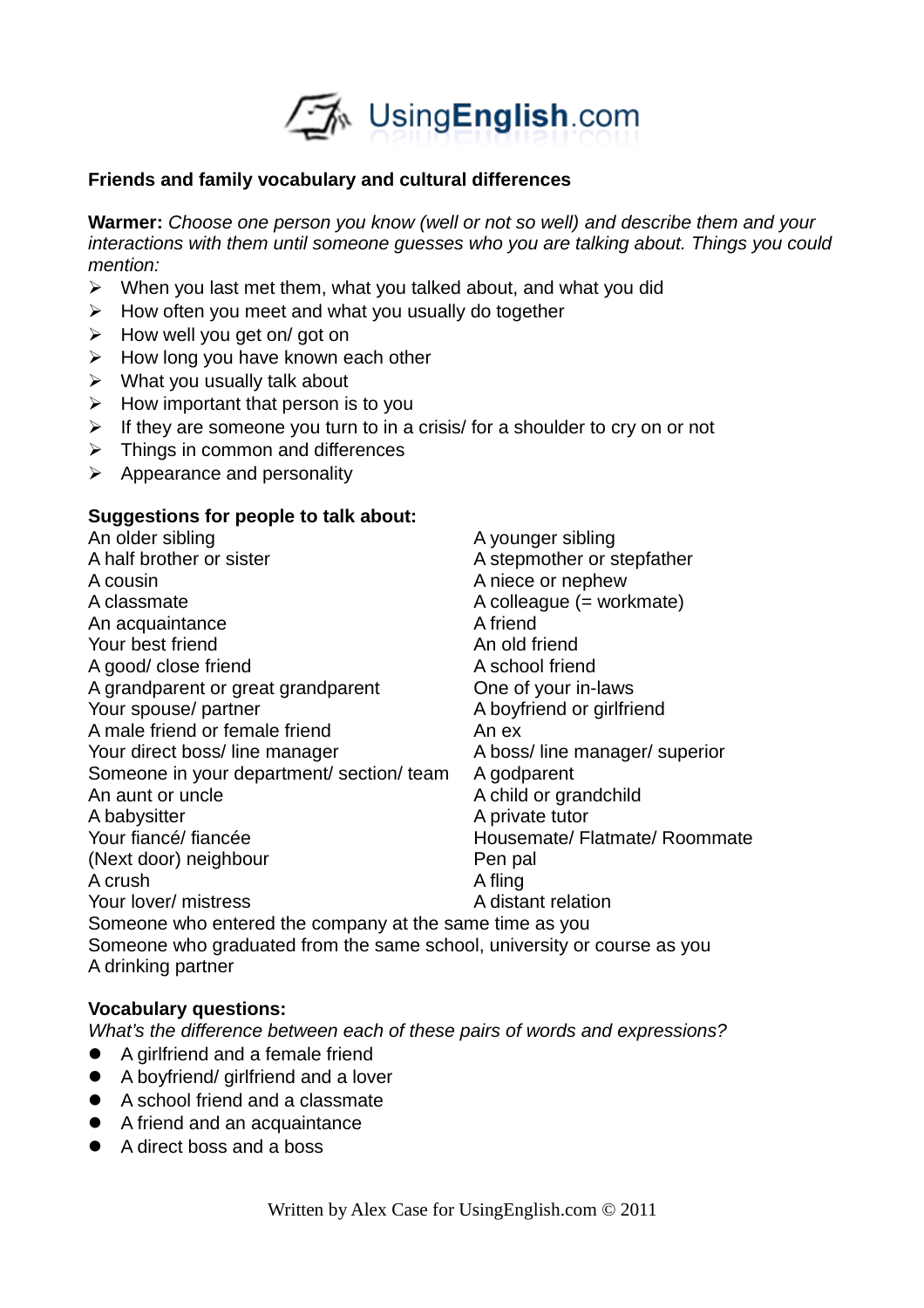

# **Cultural differences discussion**

- Do all of the words above directly translate into your language? Are those words and expressions often used? Are the concepts exactly the same as in English?
- Are any of those expressions used more in your own language than in English? Is that because the concept is more important?
- Are there any relationship words in your language which don't translate directly into English?
- What other differences can you think of in the concepts of friends and family?

# **Some suggestions:**

- $\triangleright$  Status
- $\blacktriangleright$  Leaving home
- $\triangleright$  Gender roles and mixing of the sexes
- $\triangleright$  Attitudes towards ancestors and distant relatives
- $\triangleright$  Titles and ways of addressing people
- $\triangleright$  Manners at home
- $\triangleright$  What friendship means
- $\triangleright$  Family gatherings
- $\triangleright$  Dating and marriage

Do men and women in your country have different attitudes to friends and family? Do you think that might be the same in other countries?

How is friendship changing in your country? What are the main reasons for those changes, do you think?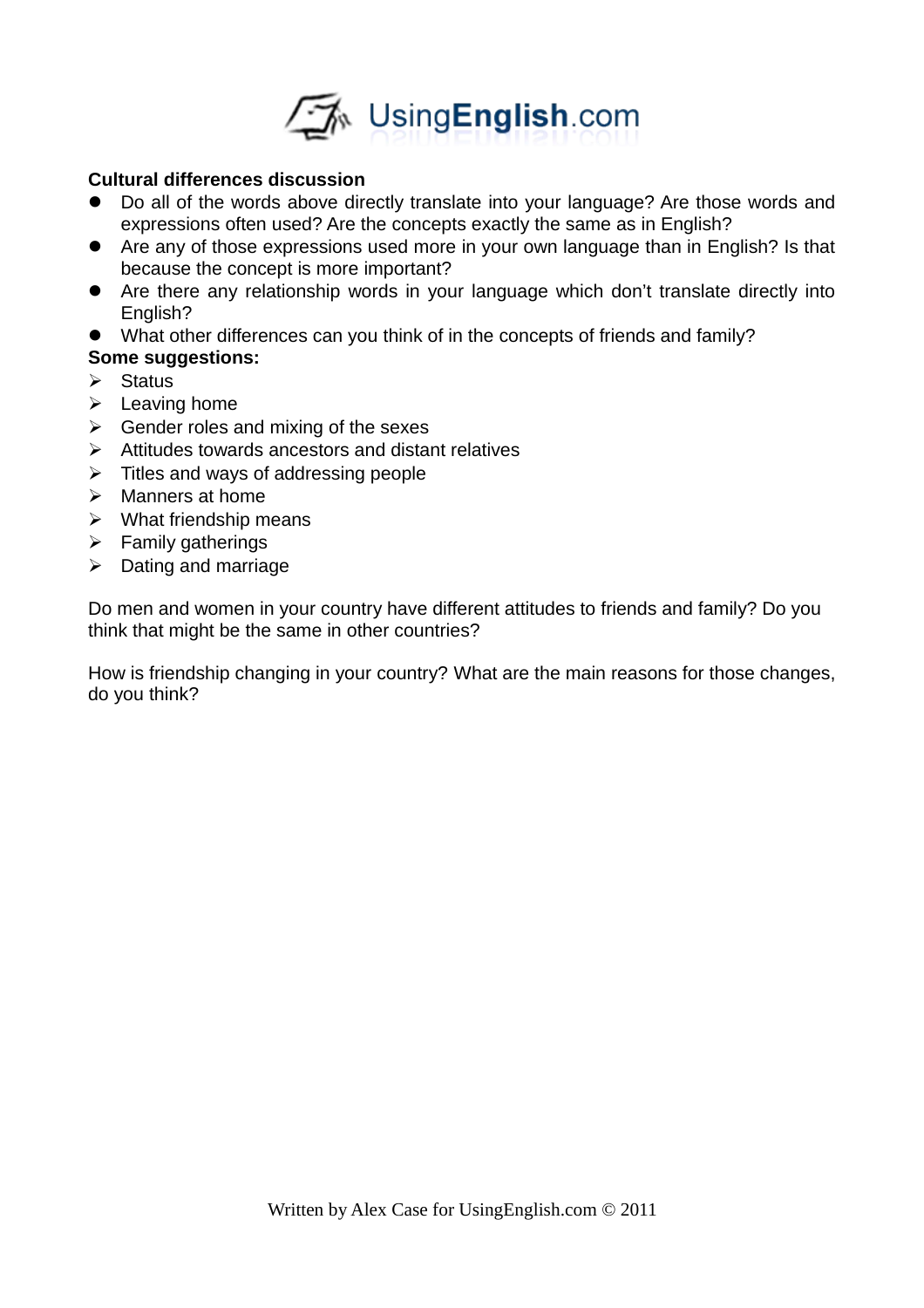

# **Cultural differences Guess the relationship**

 $\overline{\phantom{a}}$  . The set of the set of the set of the set of the set of the set of the set of the set of the set of the set of the set of the set of the set of the set of the set of the set of the set of the set of the set o

*Try to guess what family vocabulary should go into each of the gaps below:*

In Saudi Arabia you can't ask how a man's example of the same or the same is.

Italians say that your first love is usually your  $\qquad \qquad$ .

Most Japanese women nowadays say that they want their first child to be a

In Japan, you rarely use your older or younger **with the solution set of them** s' names, just calling them "Older \_\_\_\_\_\_\_\_\_\_\_\_", "Younger \_\_\_\_\_\_\_\_\_\_" etc.

British comedians traditionally make lots of jokes about their **Example 20** Fig.

In Saudi Arabia, you can't go for a coffee with your girlfriend unless she is with her \_\_\_\_\_\_\_\_\_\_\_\_\_\_\_ or \_\_\_\_\_\_\_\_\_\_\_\_\_\_\_\_\_\_\_\_.

In most countries you can't marry your exact that in other places it is quite common.

French President Mitterand's **Example 2** lived in the presidential palace and no one seemed to mind. In the UK it would have been a huge scandal.

Most British people have at least \_\_\_\_\_\_\_\_\_\_\_\_\_\_\_\_\_\_\_s in Australia.

In Japan it is usual to use family names with your \_\_\_\_\_\_\_\_\_mates and mates, but in the UK you would only use first names.

In some countries, if you dump your they can sue you for breaking a promise (which is like breaking a contract). The same thing used to be true in the UK.

In some parts of America it is normal to go round and see your \_\_\_\_\_\_\_\_\_\_\_\_\_(s) when they move in, usually with a small gift like homemade cookies.

A stereotypical British family has an  $\blacksquare$  who is the black sheep of the family.